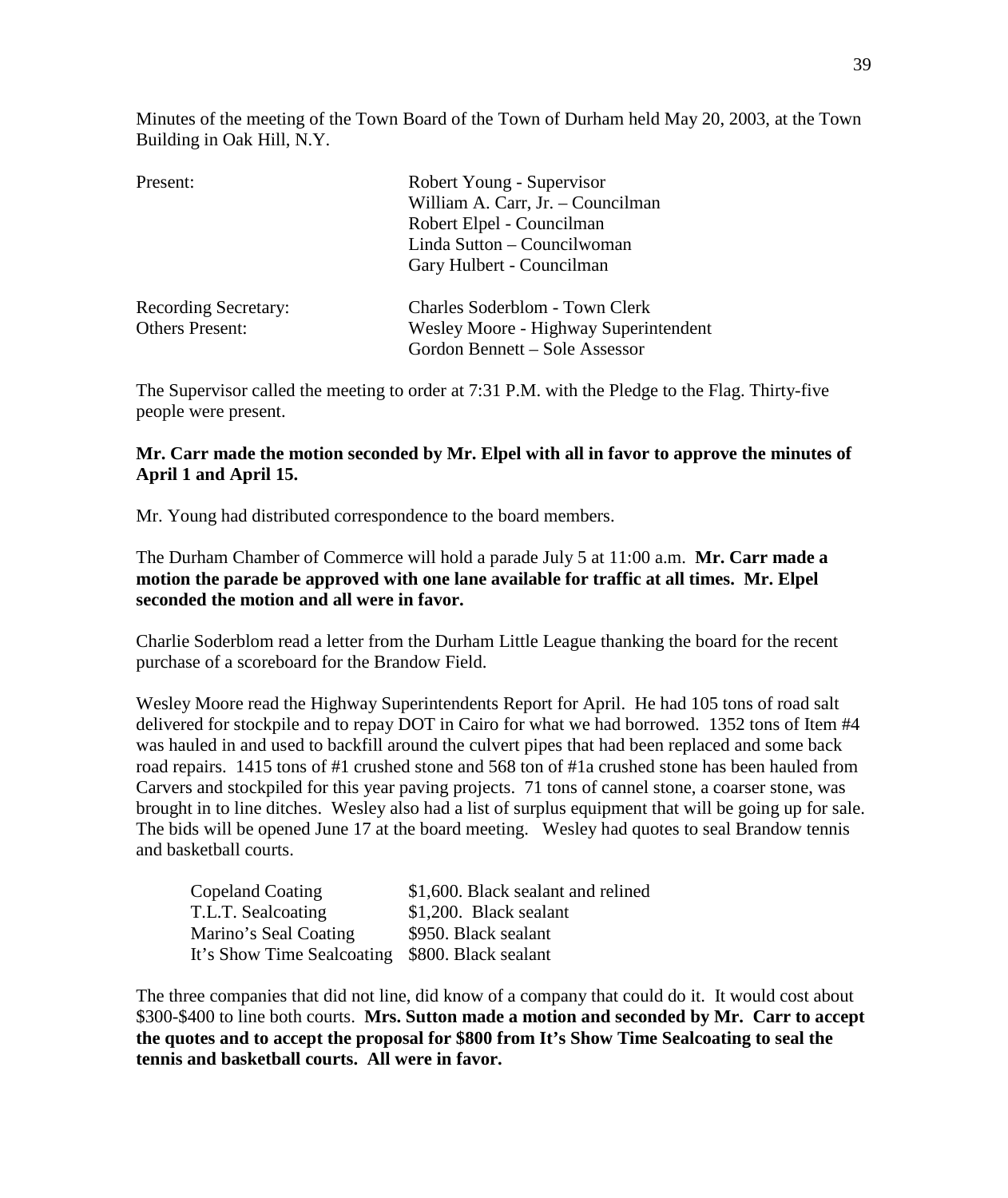Al Schmidt read the Building Inspectors report. They issued 47 building permits and 9 violations. Mr. Schmidt thanked the residents in Oak Hill on their property clean up. Mr. Schmidt asked if the Board would go into Executive Session to discuss a potential contractual problem. **Mr. Carr made a motion to go into Executive Session at 7:46 and seconded by Mrs. Sutton. The meeting was called back to order at 8:02.** 

Gordon Bennett passed out a 2003 Assessment Comparison Analysis sheet for review. Gordon explained that he had mailed out change of assessments on May 13. He further explained how the change of assessments were made. The change was 7% vacant land and farms, 8% to residential properties. Grievance Day is May 29 from 1pm to 4pm and 6pm to 9pm.

The police Report was filed. They handled 29 complaints and a couple of arrests.

Charlie Soderblom read the tax collector report. \$600,000 was paid to the Greene County Treasurer. The total amount still due is \$445,142.56.

The Task Force Report was read by Jim Cullie. Their last meeting was April 28. They decided to place American Flags on Rt. 145 in East Durham and flower boxes around the area by Memorial Day. The Durham Library Committee meet and approved a budget to be presented to the Cairo Library Board of Directors. Upon approval they plan to open in early June. The budget is short approximately \$2,500. The committee plans to start fundraisers and solicit residents and businesses for contributions. The next meeting is scheduled for June 9 at 7:30 PM at the East Durham Firehouse. Mr. Cullie explained the budget for the library. The total projected budget is \$7,276. Salaries or administrative costs can not be taken from fundraising. Mr. Young commented that \$5,000 had been budgeted for the library. Mr. Young asked when the library would need money from the town. Mr. Cullie said that as soon as the library was up and running they would need to pay salaries and administrative costs. Mr. Fried agreed with Mr. Carr that the library was an asset to the town and certainly more important than tennis courts.

The subdivision for Derek S. Stewart was discussed. A copy of his deed showed that his property had been subdivided prior to May 31, 1974 prior to the Building Ordinance of June 1, 1974. A Certificate of Variance was signed.

The subdivision for Podgurski was discussed. The adjoining properties had been notified. **Mr. Hulbert made a motion to open the public hearing for Podgurski and seconded by Mr. Elpel. Mr. Carr made a motion to approve the subdivision and seconded by Mrs. Sutton. All were in favor. Mr. Hulbert made a motion to close the public hearing and Mr. Carr seconded the motion.**

Kevin Maldonado spoke on the plans for his property. He is in the processing of building a performing arts center, which will draw festivals of various venues. They have been doing extensive development of the land over the last few months including a viewing area, grass parking areas and a 20-acre lake. He invited everyone to stop by and look at what is taking place. He and his investors anticipate that this will be of great economic benefit to the area resorts and businesses. Currently between 30 to 40 individuals are employed by this project. They are pursuing grant money to help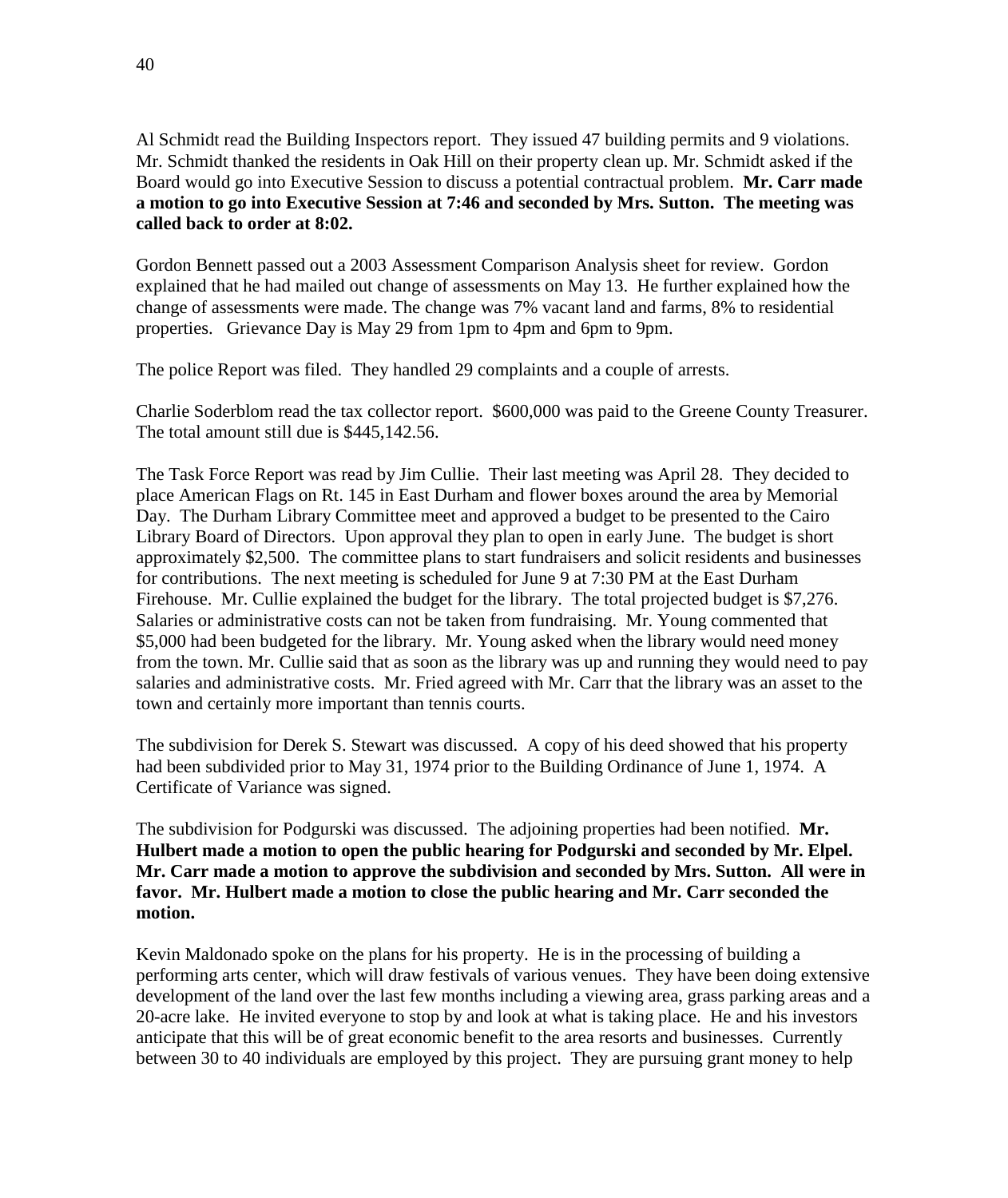fund this project. He welcomed comments and suggestions from the community. Mr. Carr commented that as a board they welcome the project but must balance it with the legitimate concerns, as a municipality that the basic services required to support these types of events will not end up a huge financial encumbrance to the town. Mr. Carr further explained that they would like to discuss the situation with the town attorney to ensure that the town has been appropriately diligent. Mr. Maldonado explained that it is his intention to cooperate with the town board and other government agencies involved in the project.

The first event is a Folk Art Festival two weeks from now with between two and three thousand people expected.

Legislature Ohm presented the outcome of the settlement reached between the Athens Generating Plant and Greene County. In lieu of property taxes, the plant will make yearly payments to the town, county, and school district for twenty years. The payment plan is a follows: construction year one \$250,000, construction year two \$750,000; years one to five total \$2,750,000, years six to ten \$3,900,000, years eleven through fifteen \$4,500,000, year sixteen to twenty \$4,750,000. That is a total payment over twenty years \$80,500,000. The payments are allocated as follows: Town of Athens 11.083%, Catskill School District 70.44%, and Greene County will receive 18.47%. There is an additional stipulation that a one or one and a half percent of power generated be given to the town as supplementary payments.

The board received a letter from John and Trudy Boyle regarding a septic tank violation they received on May 1, 2003. They received a violation from the Code Enforcement officer for raw sewage. Per the request, they had their tank pumped and once it was pumped, the water was still present. Upon further investigation, it is believed that the water in question is from a town drain and not their septic. Mr. Schmidt explained that the violation was written when he and Mr. Pierce of the Department of Health were following up on the rodent situation in Oak Hill. There was an obvious sewage odor and visible ground sewage. He had asked the owners to contact him once the tank was pumped and he would return to investigate the situation. He was not notified that this has been done; he agreed to meet with the owners at 7:30 am the following morning to determine the next course of action. The decision regarding reimbursing Mr. & Mrs. Boyle for the pumping of the tank was tabled until Mr. Schmidt reports his findings to the board. It was added that once the tank was pumped it was discovered that the pump on the septic system needed to be replace.

Mr. Young stated that Mr. Farrell, the Greene County Emergency Coordinator, would like to meet with the board, and the emergency preparedness committee. A meeting was set for June  $5<sup>th</sup>$  at 7:00 p.m. Mr. Jennings explained his concern over why the roads that were complete could not be posted, why is it that we need to wait until the entire town is completed to start posting the signs.

Mrs. Maxwell requested the town look into putting children at play signs on each end of County Route 22. It was also pointed out that the speed on County Route 22 is 40 mph, and on State Route 81, it is 35 mph. Mr. Young stated that between himself and Mr. Moore they would look into both issues and see what could be done.